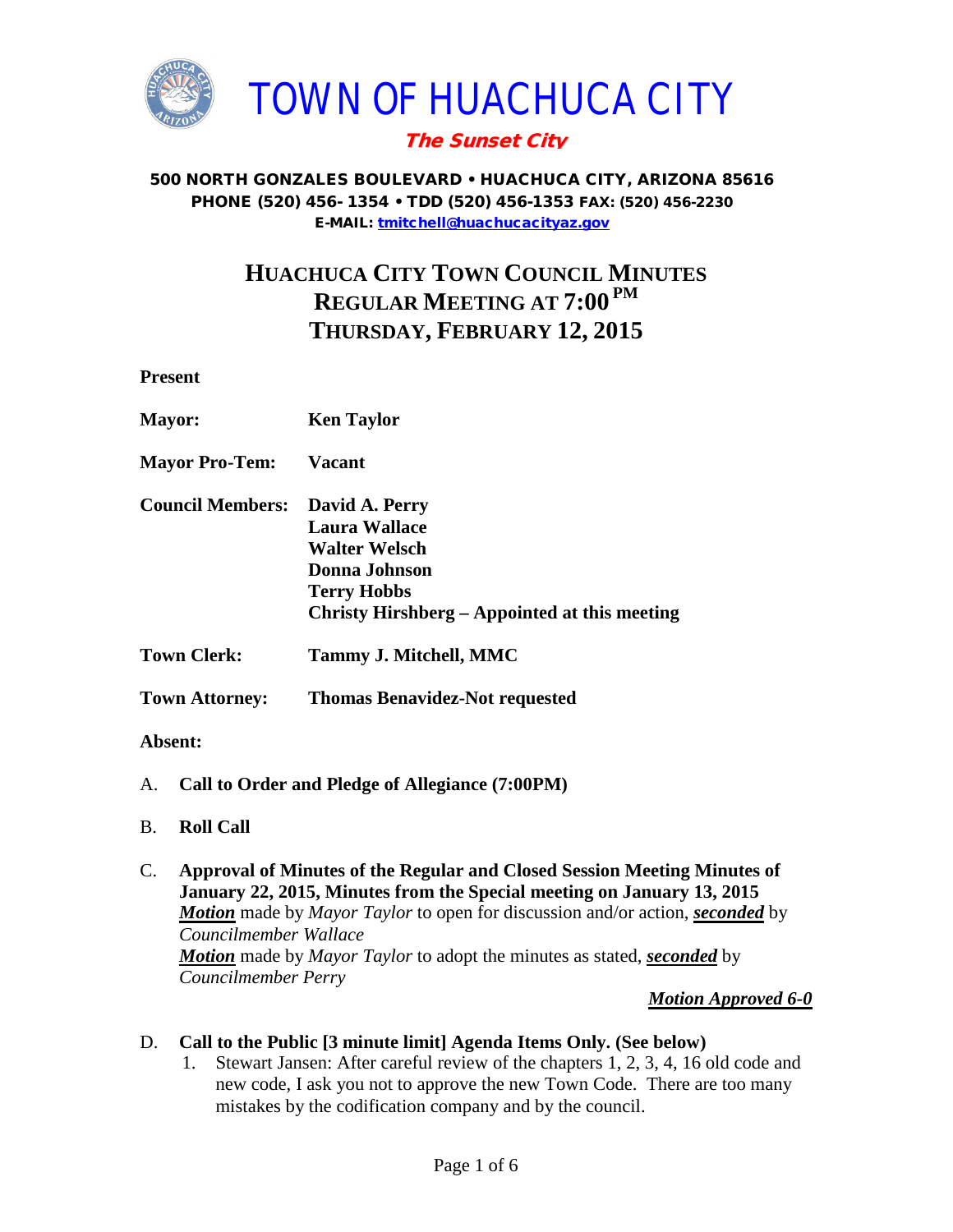- 2. Neil Josephson: Variance on parking the RV's. Two things that have to be taken into consideration. If you buy a RV, you need to make sure you have a place to park it. Neighbors shouldn't have to have their view obstructed by a RV.
- 3. Jim Goad: I reviewed chapters 14 and 15. It seems that it's all amendments. The code shows building codes of 2006. I also agree with Mr. Josephson regarding the RVs and trailers.
- 4. Mike Yost: RV code. I've read the intent of the code; it is not the intent not to make it hard for people to have RVs.

## E. **Reports by Council Members and Officers**

- 1. *Councilmember Welsch - Library/Senior Center***-** Councilmember Welsch reported that the Library issued 13 new cards since last meeting. Also attached to the report is the updated minor computer and library use policy. Director Norris is starting the preparations on the outdoor play area from the Target Grant she received.
- 2. *Councilmember***–** *Planning and Zoning-* Mayor Taylor commented the P&Z had their meeting on the following Wednesday due to no quorum at their regular meeting. If anyone is interested please apply we need members. P&Z had a special use permit for the Pot of Gold people to have a flea market. That can go through the clerk's office. Planning & Zoning are looking into our variance process, because if you want to do something that does not follow our codes, you can apply for a variance. Part of this variance is if you have received a notice of violation for the RV's and trailers, and would like to do something about it, you could apply for a variance. If you have something that is in conflict with the current law you have an option to apply for a variance. This does not mean we are punishing anyone this is just a process you can go through.
- 3. *Councilmember Wallace* **–** *Parks and Recreation***-**Councilmember Wallace reported that Parks and Rec's has a meeting on the second Monday of the month. We are currently don't have enough members to have a meeting. We do all kinds of projects for the Town and would like for you to get involved. The Parks and Rec's has the Urda award coming up tonight and we will do that shortly.
- 4. *Councilmember Johnson – Public Safety-*Councilmember Johnson reported that the police has responded to 195 calls, 50 traffic stops, 37 warnings and equipment repairs orders, issued 52 separate charges on 38 ticks, 18 arrests. The animal control responded to 30 calls. The Fire Department responded to 11 calls and EMS responded to 32 calls. Dispatch has answered 1073 calls and has greeted 436 visitors. Council Member Johnson stated snakes are out, so be careful.
- 5. *Councilmember Perry Public Works-* Councilmember Perry reported the hand out from Public Works explains the water breaks. Public Works is looking at maybe buying a street broom we can discuss this next council meeting. Also, we have a roof leak in Melissa's office that is in need of repair. At the land fill we had another piece of equipment go down but should be back up and running shortly. Our mechanic can rebuild some of the parts instead of purchasing them.
- 6. *Mayor Pro Tem***–** *Finance-*.Clerk Mitchell reported that tonight we have a presentation from Mr. Lovelace the Towns Auditor.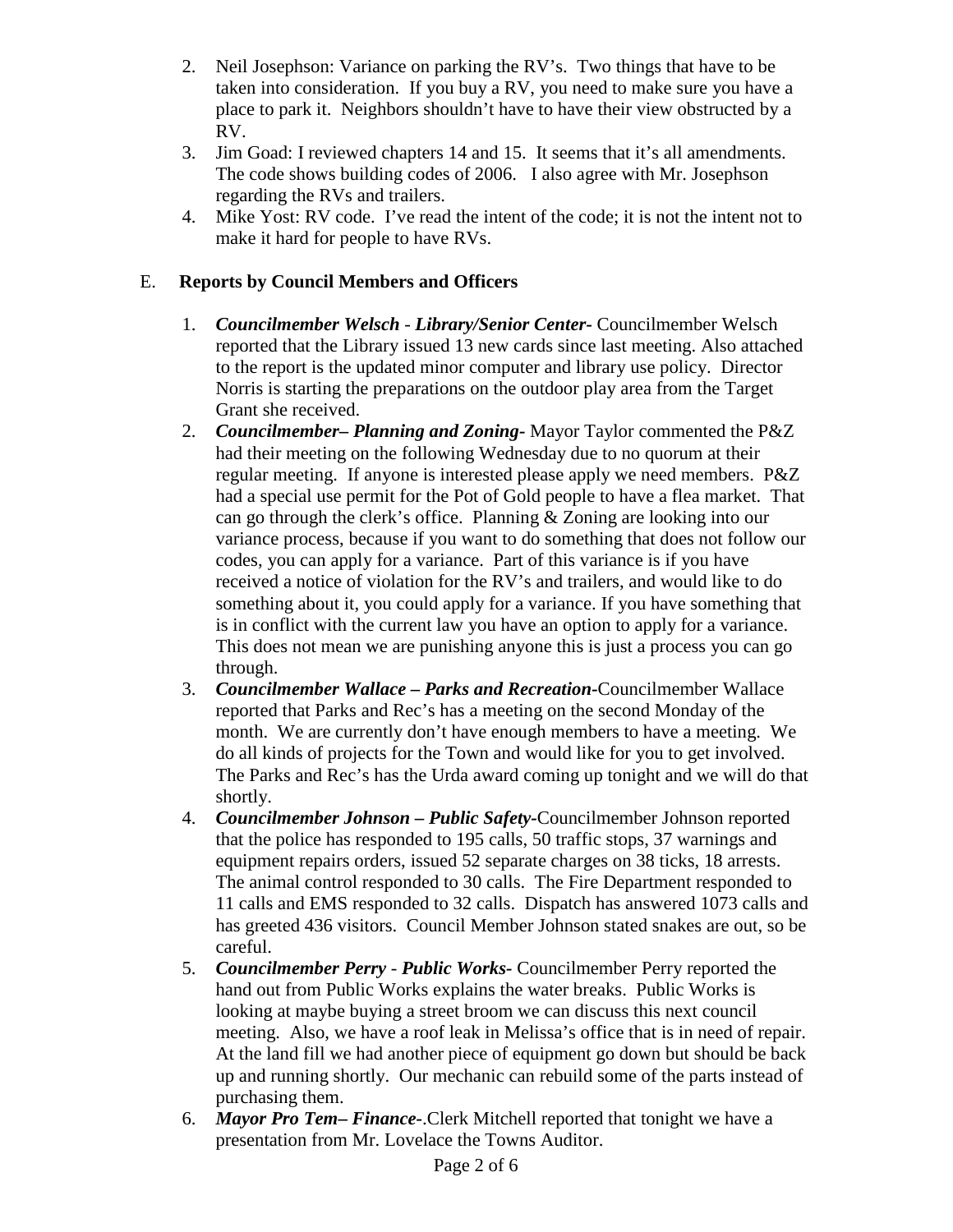- 7. *Mayor Taylor –* Mayor Taylor reported that Clerk Mitchell and the mayor went to the Logic & Accuracy Test at the County for the election. It was interesting to see how the process works and the voting machines work. The one voting booth is for a person that can't see well or have problems reading or whatever. You would be able to use that machine to help you.
- 8. *Tammy Mitchell – Town Clerk's Report-*Clerk Mitchell had nothing to report at this time.
- F. **Unfinished Business: Discussion on Adopting [Councilmember Welsch]: Resolution 2015-02 to adopt the Webster's Robert's Rule of Order.**

*Motion* made by *Councilmember Welsch* to open for discussion and/or action, *seconded* by *Mayor Taylor*

*Motion* made by *Councilmember Welsch* to Adopt Resolution 2015-02, *seconded* by *Mayor Taylor*

*Motion Approved 6-0*

### G. **New Business**

1. **Discussion and/or Action [Mayor Taylor]: Appointment of New Council Member**

*Motion* made by *Mayor Taylor* to open for discussion and/or action, *seconded* by *Councilmember Johnson*

*Motion* made by *Councilmember Johnson* to appoint Neil Josephson, *seconded* by *Councilmember Welsch*

**Councilmember Welsch – Aye Councilmember Perry – No Councilmember Wallace – No Councilmember Hobbs – Aye Councilmember Johnson – Aye Mayor Taylor – No**

*Motion Failed 3-3*

*Motion* made by *Mayor Taylor* to appoint Christy Hirshberg, *seconded* by *Councilmember Wallace*

**Councilmember Welsch – No Councilmember Perry – Aye Councilmember Wallace – Aye Councilmember Hobbs – Aye Councilmember Johnson – No Mayor Taylor – Aye**

*Motion Approved 4-2*

*Christy Hirshberg swore Oath of Office as provided by Mayor Taylor*

2. **Discussion and/or Action [Mayor Taylor]: To Appoint Council members to a Commission**

*Motion* made by *Mayor Taylor* to open for discussion and/or action, *seconded* by *Councilmember Wallace*

*Motion* made by *Mayor Taylor* to appoint Councilmember Hobbs to Planning and Zoning Commissioner and Councilmember Hirshberg to Finance Commissioner, *seconded* by *Councilmember Perry*

*Motion Approved 7-0*

*Mayor Taylor moved agenda Item 8 to item 3.*

3. **Discussion and/or Action [Mayor Taylor]: Presentation from BeachFleischman, Mr. Jim Lovelace** *Motion* made by *Mayor Taylor* to open for discussion and/or action, *seconded* by *Councilmember Perry*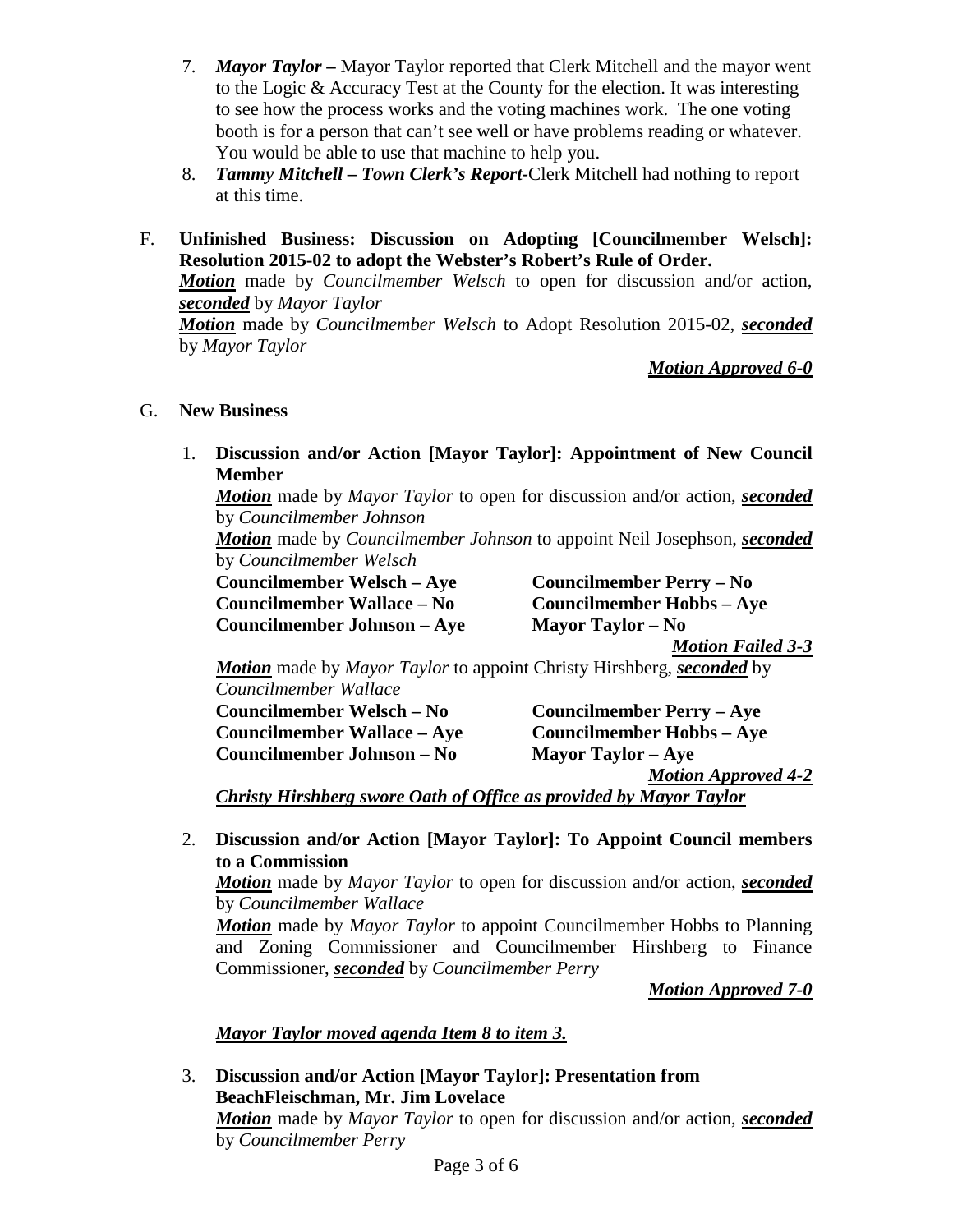4. **Discussion and/or Action [Mayor/Council]: Consideration of Contract Proposal with Southwest Building Inspection Service, Inc.**

*Motion* made by *Mayor Taylor* to open for discussion and/or action, *seconded* by *Councilmember Perry*

*Motion* made by *Mayor Taylor* to enter into contract with Southwest Building Inspection Services for the complete building package, *seconded* by *Councilmember Perry*

> *Motion Approved 6-1 Councilmember Johnson voting No*

5. **Discussion and/or Action [Mayor Taylor]: Clerk Mitchell Read by Title Only Resolution 2015-02, DECLARING AS A PUBLIC RECORD OF THE TOWN THAT CERTAIN DOCUMENT KNOWN AS THE "INTERNATIONAL BUILDING CODE, 2012 EDITION WITH SUPPLIMENTS"**

*Motion* made by *Mayor Taylor* to Adopt Resolution 2015-02, *seconded* by *Councilmember Johnson*

*Motion Approved 7-0*

6. **Discussion and/or Action [Mayor Taylor]: Clerk Mitchell Read by Title Only, Second Reading; Ordinance 2015-01, an Ordinance of the Mayor and Council of the Town of Huachuca City, Cochise County, Arizona, Amending the Town Code by Replacing the Current Building Code of the Town, Codified at Article 8-1 of the Town Code, with the International Building Code, 2012, Edition with Supplements.**

*Motion* made by *Mayor Taylor* to open for discussion and/or action, *seconded* by *Councilmember Perry*

*Motion* made by *Mayor Taylor* to adopt Ordinance 2015-01, *seconded* by *Councilmember Perry*

*Motion approved 7-0*

7. **Discussion and/or Action [Mayor Taylor]: Clerk Mitchell Read by Title Only Resolution 2015-04, DECLARING AS A PUBLIC RECORD OF THE TOWN THAT CERTAIN DOCUMENT KNOWN AS THE "TOWN CODE OF THE TOWN OF HUACHUCA CITY"** *Motion* made by *Mayor Taylor* to open for discussion and/or action, *seconded* by *Councilmember Perry*

*Motion* made by *Mayor Taylor* to Adopt Resolution 2015-04, *seconded* by *Councilmember Perry*

*Motion Approved 7-0*

8. **Discussion and/or Action [Mayor Taylor]: Clerk Mitchell read by Title Only the First Reading of Ordinance 2015-02, Town of Huachuca City Codified Town Code.**

*Motion* made by *Mayor Taylor* to open for discussion and/or action, *seconded* by *Councilmember Wallace*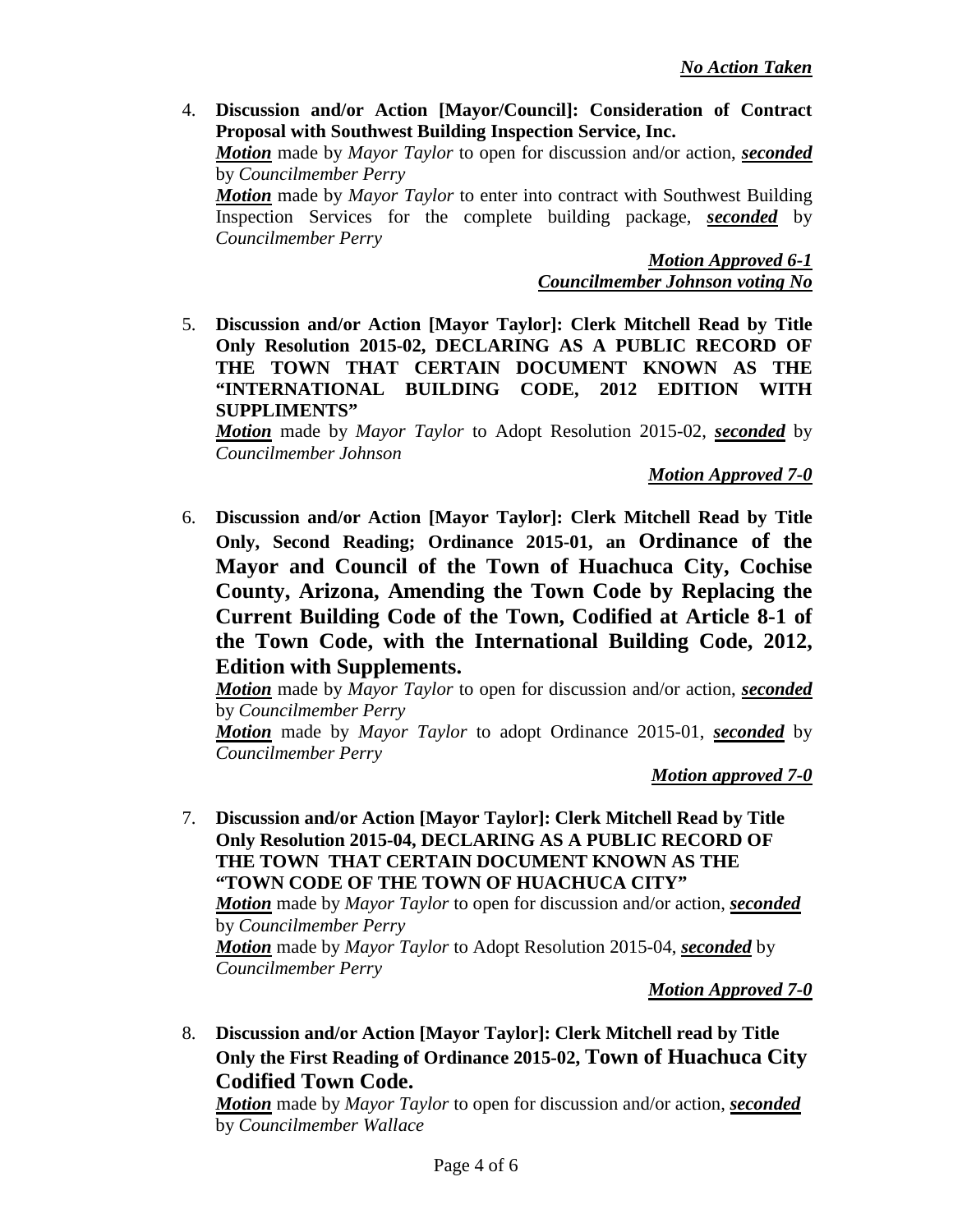- 9. **Discussion and/or Action [Councilmember Wallace]: Urda Award** *Item Moved to #3 Motion* made by *Councilmember Wallace* to open for discussion and/or action, *seconded* by *Councilmember Perry Presentation of Urda Award to P.T. Francis Urda*
- 10. **Discussion and/or Action [Mayor Taylor]: P&Z Consideration to Amend (Section 17-new code 18) to Establish Criteria for Granting Variance Requests to Allow Parking of RVs in Conflict with Current Zoning Ordinances and Regulations**

*Motion* made by *Mayor Taylor* to open for discussion only, *seconded* by *Councilmember Wallace*. Mayor Taylor let the citizen know they can apply for a variance.

H. **Payment Approval Report in the amount of \$143,571.13** *Motion* made by *Mayor Taylor* to open for discussion and/or action, *seconded* by *Councilmember Perry Motion* made by *Mayor Taylor* to approve the payment amount \$143,571.13, *seconded* by *Councilmember Perry*

*Motion Approved 7-0*

- I. **Call to the Public: [3 min. limit] ARS38-431-01 Public body may make an open call to the public during a public meeting, subject to reasonable time, place and manner restrictions, to allow individuals to address the public body on any issue within the jurisdiction of the public body. At the conclusion of an open call to the public, individual members of the public body may respond to criticism made by those who have addressed the public body, may ask staff to review a matter or may ask that a matter be put on a future agenda. However, members of the public body shall not discuss or take legal action on matters raised during an open call to the public unless the matters are properly noticed for discussion and legal action.** *None*
- J. **Discussion and/or Action [Town Clerk]: Items to be placed on the next agenda**
	- 1. Discussion and/or action [Councilmember Welsch]: Review and Possible Adoption of New Library Policies and Procedures
	- 2. Discussion and/or action[Mayor Taylor]: Approval of Final Financial Report from BeachFleischman

#### K. **Adjournment (8:45 PM)** *Motion* made by *Mayor Taylor* to adjourn, *seconded* by *Councilmember Wallace Motion Approved 7-0*

Approved by Mayor Taylor on February 26, 2015